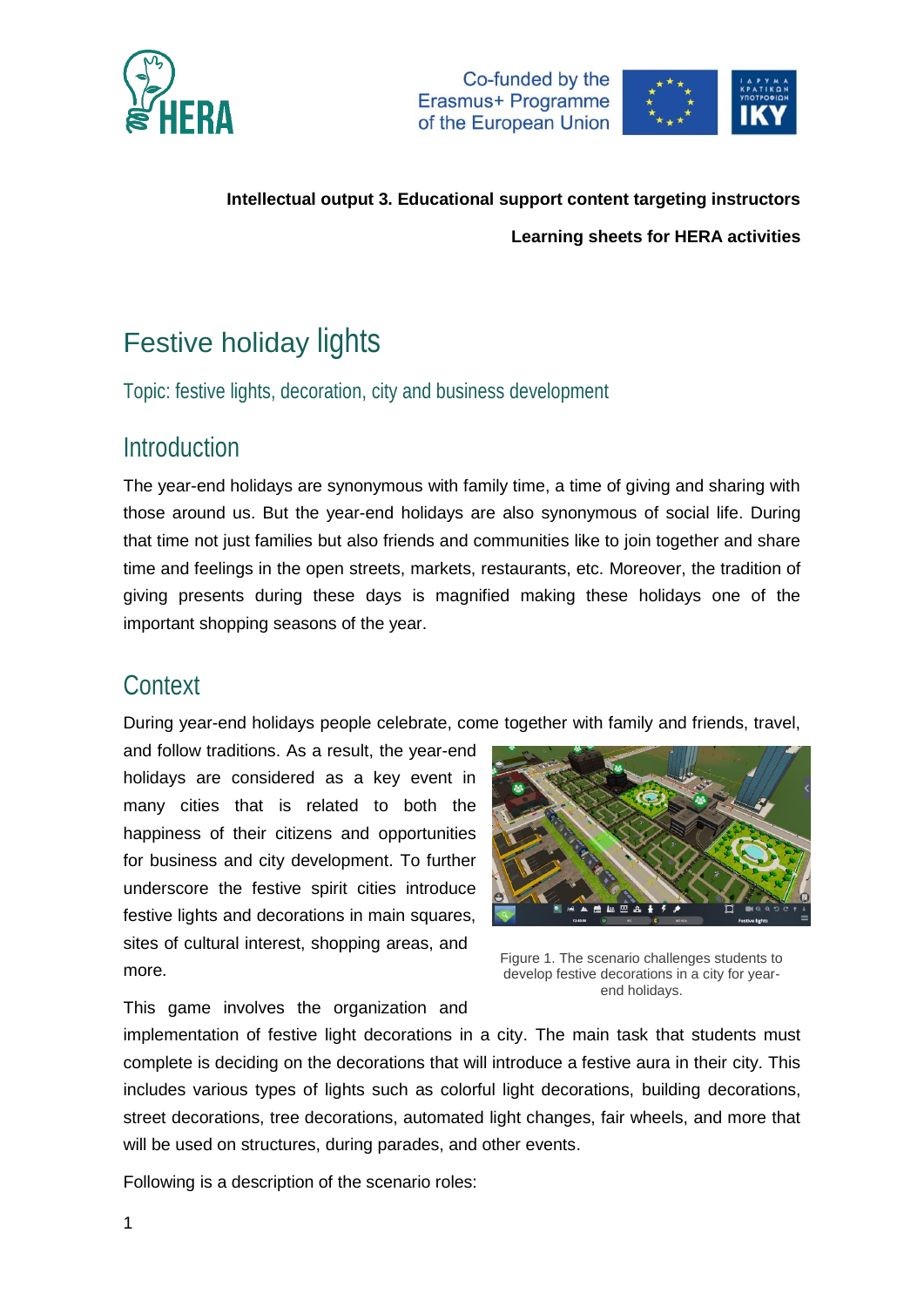



### **Role 1: The city mayor**



offered by the city to its citizens. The mayor can create public services, such as hospitals, museums, educational organizations, and infrastructures such as roads, internet, and phone networks that increase quality of life in a city.

The city mayor decides on the services

Figure 2. The city includes infrastructures such as energy, internet, and phone services that the students may enrich.

### **Role 2: The financial planner**

The financial planner manages the revenues and expenses of a city in collaboration with the mayor. The financial planner collaborates with the mayor in the creation of the conditions that facilitate the growth of economic activity in the city, including infrastructures such as roads, internet, and phone networks, residences, business spaces, and more.

#### **Role 3: Business owners**

The business owners own stores, restaurants, or other services in the city and have the option of participating in the festive light decorations of the city. They can build small and larger businesses that generate revenue for themselves and for the city.

#### **Role 4: The environmentalist**

The environmentalist overlooks energy consumption and resulting emissions from the deployment of festive decorations. The environmentalist can create energy infrastructures, including both traditional ones and based on renewable resources that help contain pollution in the city.

The following image demonstrates the roles and interactions between them.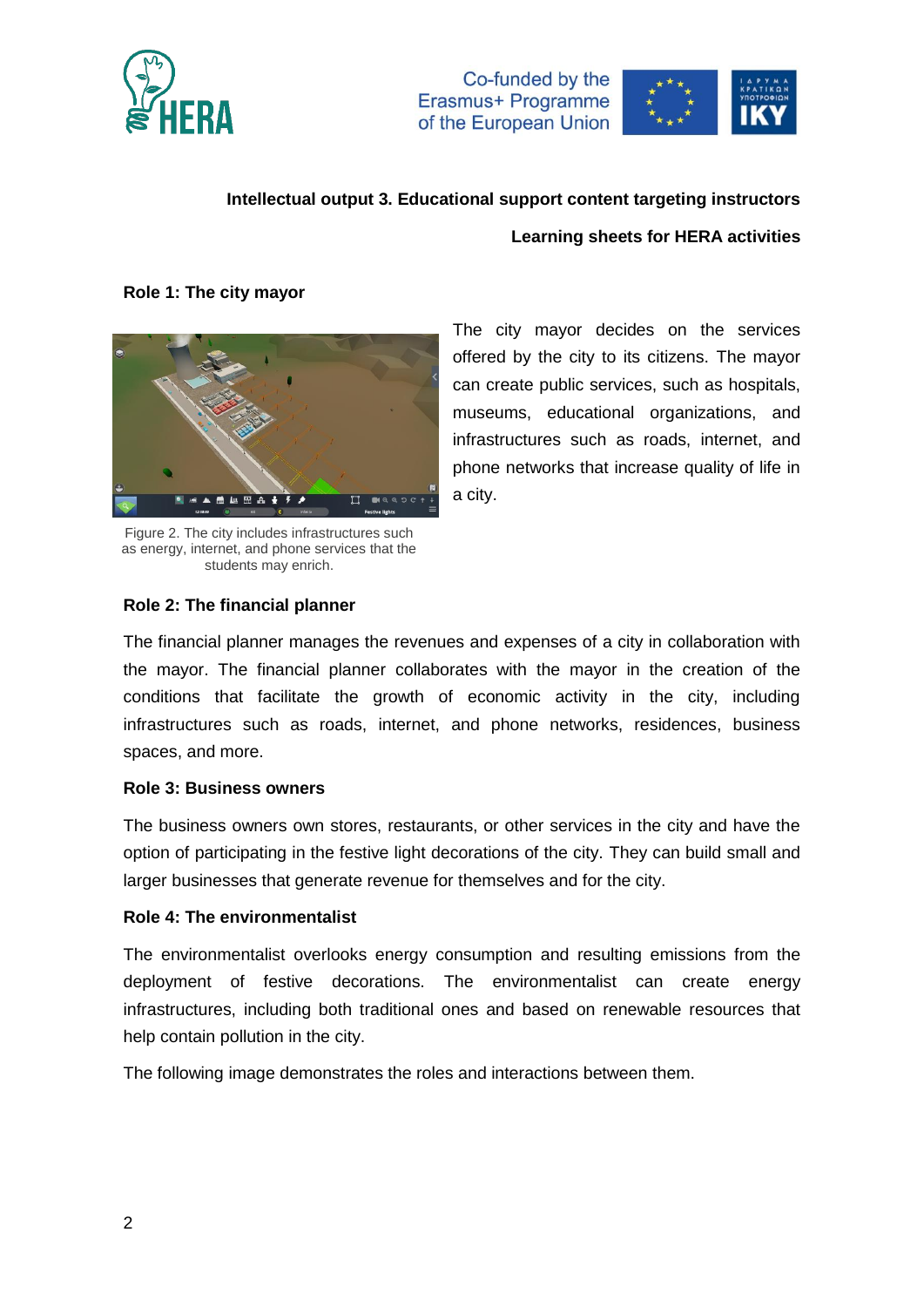



### **Intellectual output 3. Educational support content targeting instructors**

### **Learning sheets for HERA activities**



Figure 3. Role actions and interactions.

# Learning goals

Upon completion of the activity students will:

- Understand the connections between environmental, social, and economic aspects of everyday life.
- Have experienced how to achieve cooperation between different parties with different goals and needs.
- Built competence in taking an integrative approach in researching city management and related environmental issues.
- Create conditions necessary for navigating the challenges modern society and environmental changes pose for the public and private sector.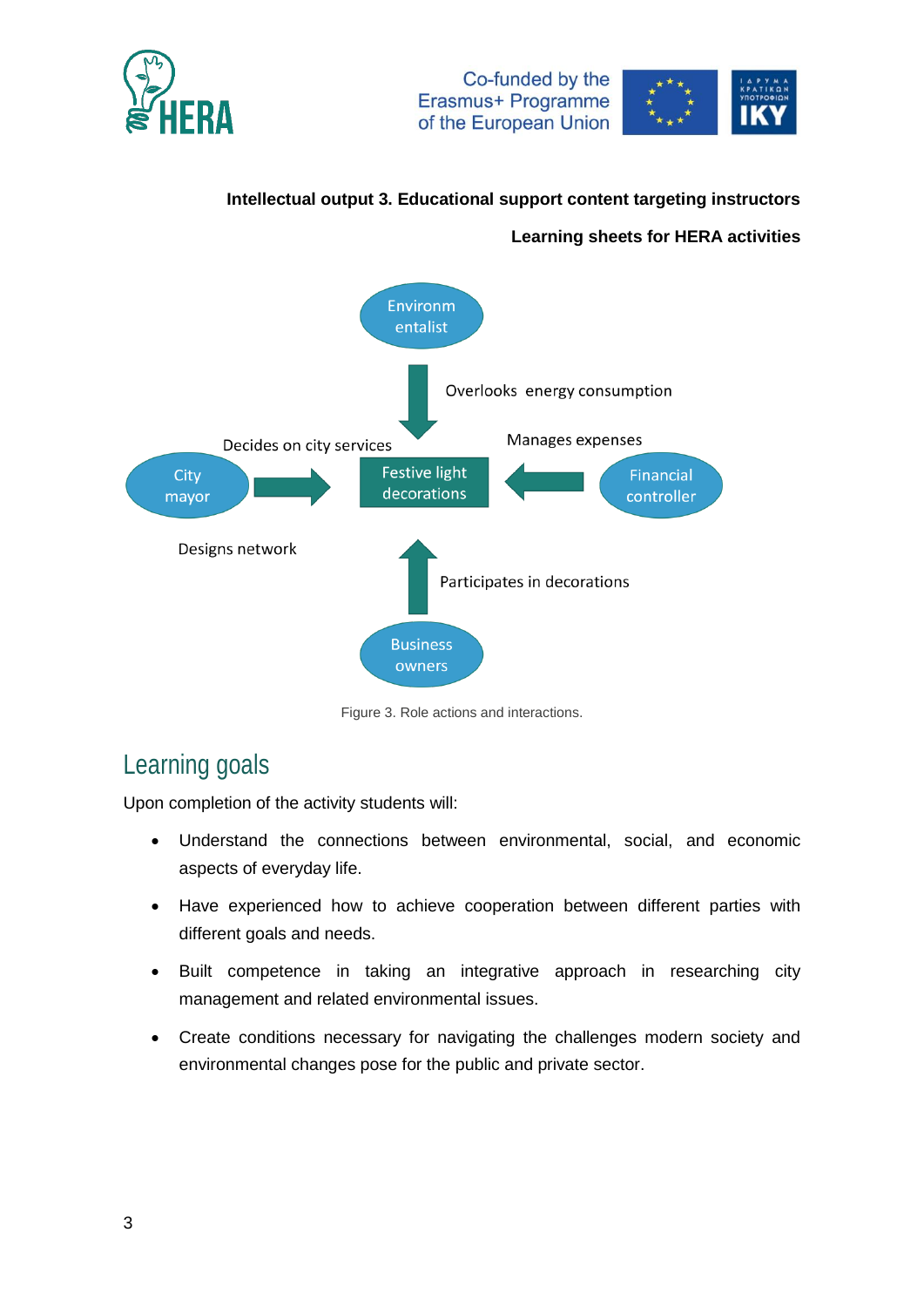



## **Prerequisites**

The scenario takes a purposefully high level view of city planning. It has been designed as an introductory activity into the HERA learning game. It is self-contained and does not require specialized knowledge from students. Students simply need to have an understanding of the basic functionality of the HERA game in terms of developing infrastructures and services.



Figure 4. The city further includes small and large housing for inhabitants as well as parks.

### Audience

The scenario is of interest to both engineering and economics students as it combines technical elements, such as infrastructure design, and economic elements, such as increasing the revenue of businesses. It can be deployed among all students, including students at the beginning of their curricula, given its high-level approach to problemsolving.

## Core concepts

- **Sustainability:** Encouraging decision making in terms of environmental protection and the impact of human activities on their surroundings both short- and longterm.
- **Festive lights:** Decorations that introduce a festive aura in a city, installed at major events, such as year-end holidays.
- **Energy consumption:** This is related to all services of a city, but for the purposes of this scenario the focus is on energy consumed by festive light decorations.
- **Environmental impact:** The impact on the environment that results from the energy consumption for festive lights decorations.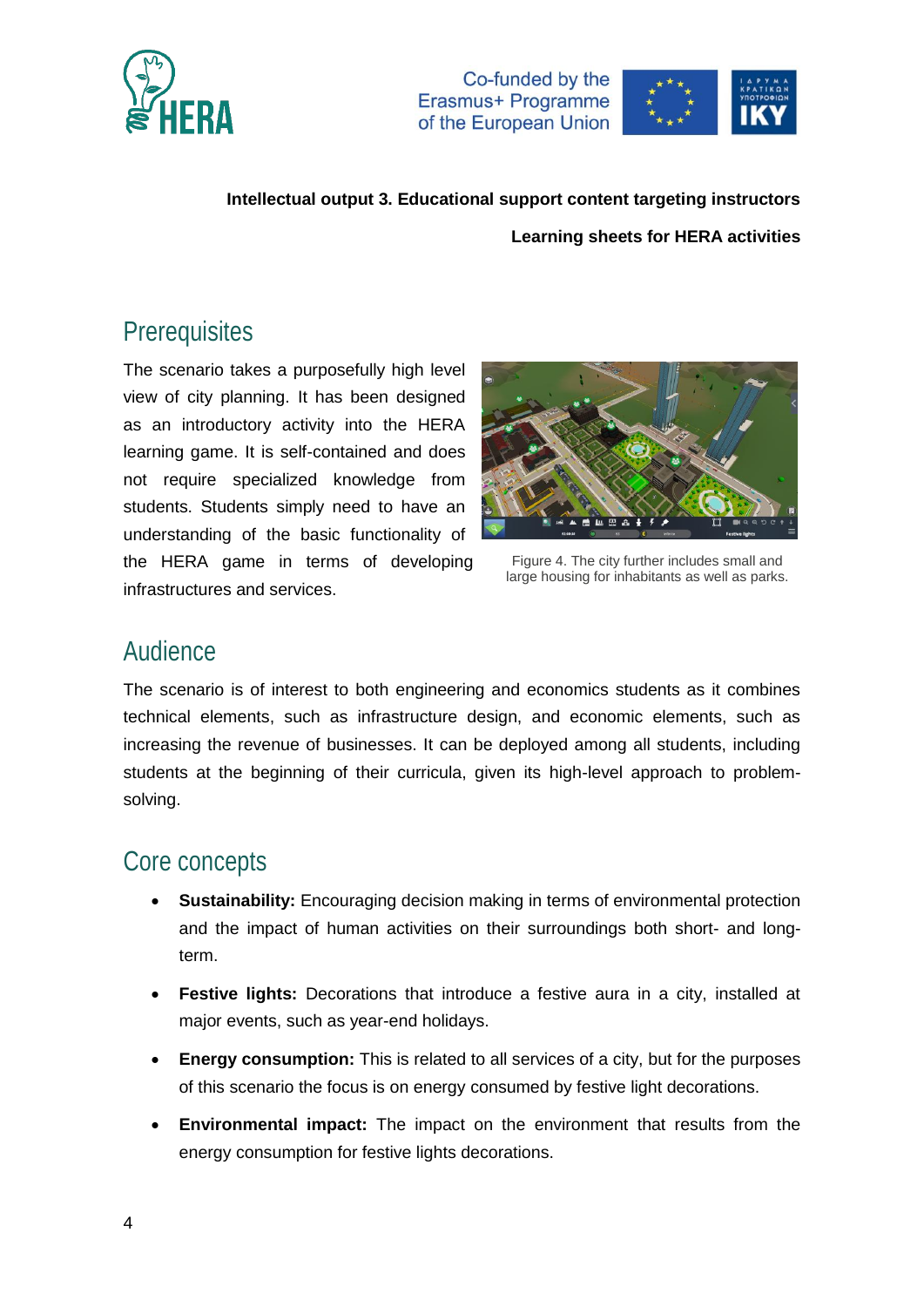



- **City management:** Managing the services, revenues, and expenses of a city.
- **Transversal skills:** Collaboration, critical thinking, analytical thinking, innovative thinking.

## Description of the scenario



Figure 5. The city further includes small and medium business for supporting economic activity.

The overall objective of the activity is to organize the festive lights decoration for a city in a manner that allows citizens to celebrate in an affordable and sustainable way taking into account both environmental and economic indicators.

Depending on their role, students have to decide about what decorations to install, where, and when. Citizens can decide to be

in favor or against the city major festive activities plan. They must decide to what degree they wish to participate in the city celebrations and in which locations. This depends on their wellness level, weather conditions, economic robustness, and other parameters.

The mayor decides on the level of festive decorations to install in the city. He needs to take into consideration the available budget, the environmental impact of energy consumption, weather conditions, and other parameters. The game offers a rich collection of decorations for the mayor to choose from: diverse weather conditions, including cold and warm variations, string lights, beam lights, various building lights as well as a collection of light colors to choose from.

Business owners can decide the degree to which they will invest in festive decorations as part of their business development campaign. They will need to consider a number of variables to facilitate decision making. For example, if they decide to spend a large amount of funds on festive decorations but the city major does not propose an attractive offer they may end up with less profit at the end of the holidays. On the other hand, if the city major decides to implement rich celebrations but they don't invest enough in their business they will miss the opportunity for profiting from the mayor's initiative. Eventually, if they do not have profit they will not be able to pay more taxes and the city budget may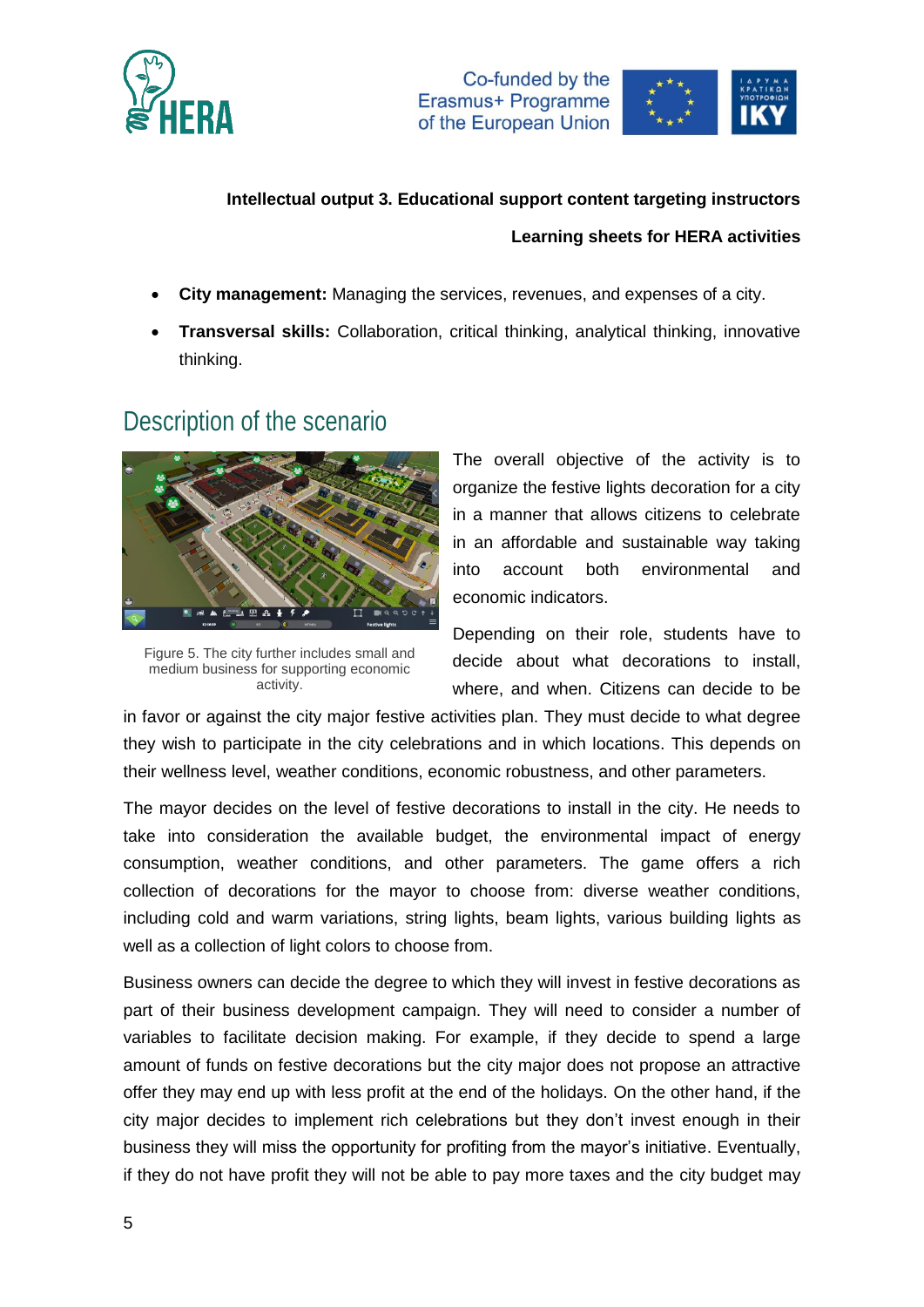



### **Intellectual output 3. Educational support content targeting instructors**

### **Learning sheets for HERA activities**

suffer. From a more practical point of view, students will select from a pool of decorations offered by the game to be installed in their shops, restaurants, or other business.

The financial planner aims to develop the commercial and industrial activity of the city in order to increase city income. This can be achieved by introducing industry and commercial activities, which need to be supported by the necessary infrastructure,

such as roads, internet, phone, and energy services.



Figure 6. The city also includes farms that generate produce for inhabitants.

Finally, the environmentalist aims at

ensuring that pollution produced by energy consumption is within acceptable levels ensuring the wellness of the inhabitants. This can be achieved by replacing existing energy infrastructures by clean alternatives that do not contribute to emissions.

## Suggested class activity

- 1. The teacher presents the problem to the class and introduces the scenario and game.
- 2. The students and the teacher define the parameters according to which they will evaluate an effective solution such as increase of the city budget as a result of increased business and resulting tax returns, increase on median business income, increase of visitors to the city, environmental impact of raised energy consumption as a result of festive light decorations, and more.
- 3. The students discuss the restrictions they face, such as budget availability.
- 4. The teacher forms groups and gives students their roles in the game. Each team member may assume a different role such as mayor, business owner, and citizen. Each team member must achieve their individual objectives within the scope of the scenario.